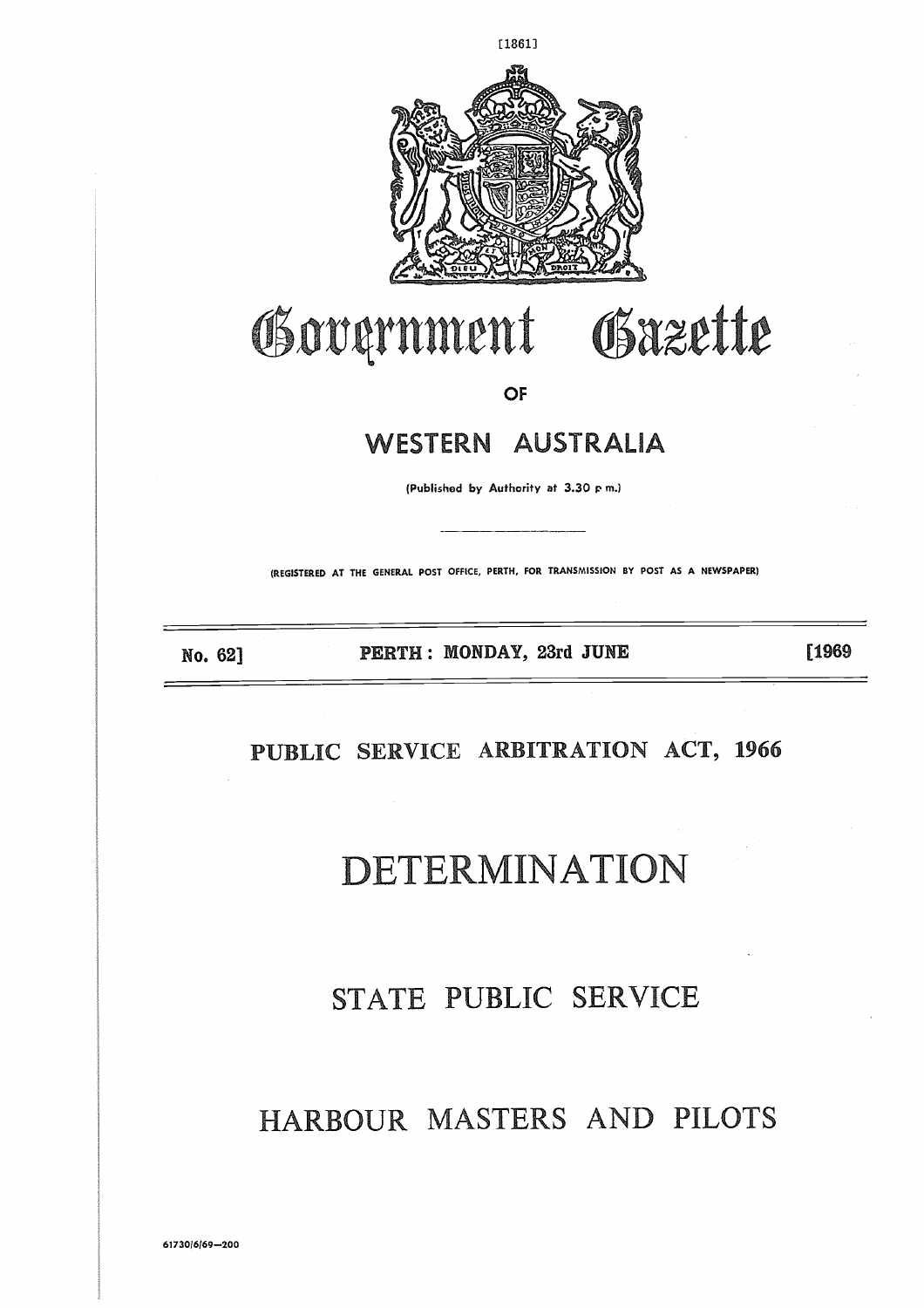### **PUBLIC SERVICE ARBITRATION ACT, 1966**

### STATE PUBLIC SERVICE

### Determination—Harbour Masters and Pilots

PURSUANT to Section 12 of the Public Service Arbitration Act, 1966, I, James Bruce Crooks, Deputy Public Service Commissioner, hereby determine the salaries or salary ranges appropriate to offices covered by the Public Service Professional Division (Harbour Masters and Pilots) Salaries Agreement, No. 59 of 1969, as at 8th May, 1969, in terms of the salaries or salary ranges laid down in Clauses 5 and 6 of that Agreement.

For convenience the salaries or salary ranges allocated have been indicated by the following levels :—

|                        | $N$ to Section 12 of the Public Service Arbitration Act, 1900, 1                                                                  |            |  |           |  |
|------------------------|-----------------------------------------------------------------------------------------------------------------------------------|------------|--|-----------|--|
|                        | oks, Deputy Public Service Commissioner, hereby determine the sal                                                                 |            |  |           |  |
|                        | ges appropriate to offices covered by the Public Service Professional .                                                           |            |  |           |  |
|                        | Masters and Pilots) Salaries Agreement, No. 59 of 1969, as at 8th Ma                                                              |            |  |           |  |
|                        | f the salaries or salary ranges laid down in Clauses 5 and 6 of that Agr                                                          |            |  |           |  |
|                        |                                                                                                                                   |            |  |           |  |
| $\text{ing levels} :=$ | onvenience the salaries or salary ranges allocated have been indic                                                                |            |  |           |  |
|                        |                                                                                                                                   |            |  | Per Annum |  |
|                        |                                                                                                                                   |            |  | \$        |  |
|                        | Level 1. Pilots                                                                                                                   |            |  | 6,720     |  |
|                        | Level 2. Harbour Masters                                                                                                          | $\dddotsc$ |  | 7,320     |  |
|                        | (a) Provided that the occupant of the office of Harbour Master,<br>Port Hedland, shall receive an allowance of \$300 per annum to |            |  |           |  |

(a) Provided that the occupant of the office of Harbour Master, Port Hedland, shall receive an allowance of \$300 per annum to compensate for additional professional and staff duties.

> J. B. CROOKS, Deputy Public Service Commissioner.

> > $\lambda_{\rm{max}}$